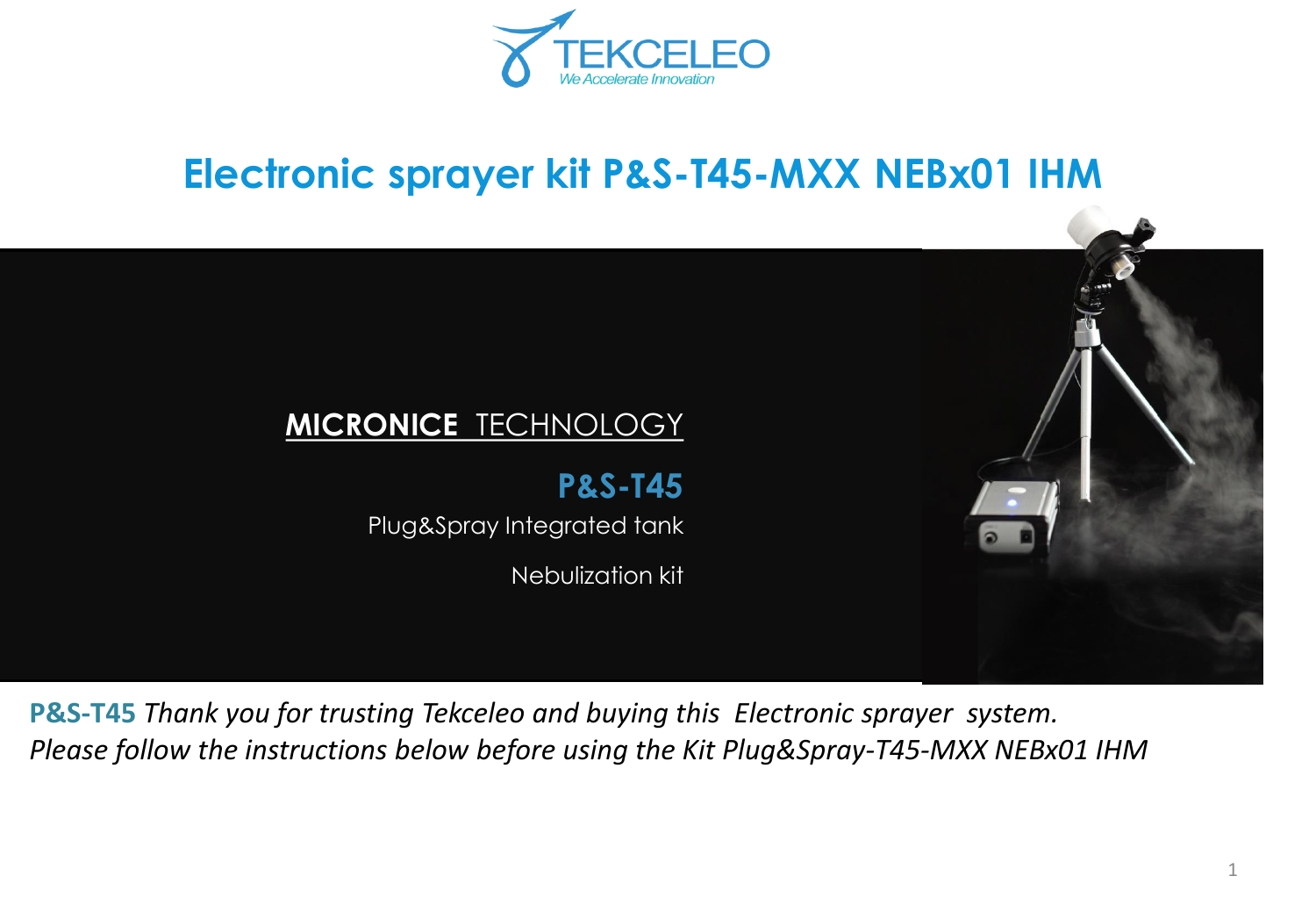### **Electronic sprayer kit P&S-T45-MXX NEBx01 IHM Content**

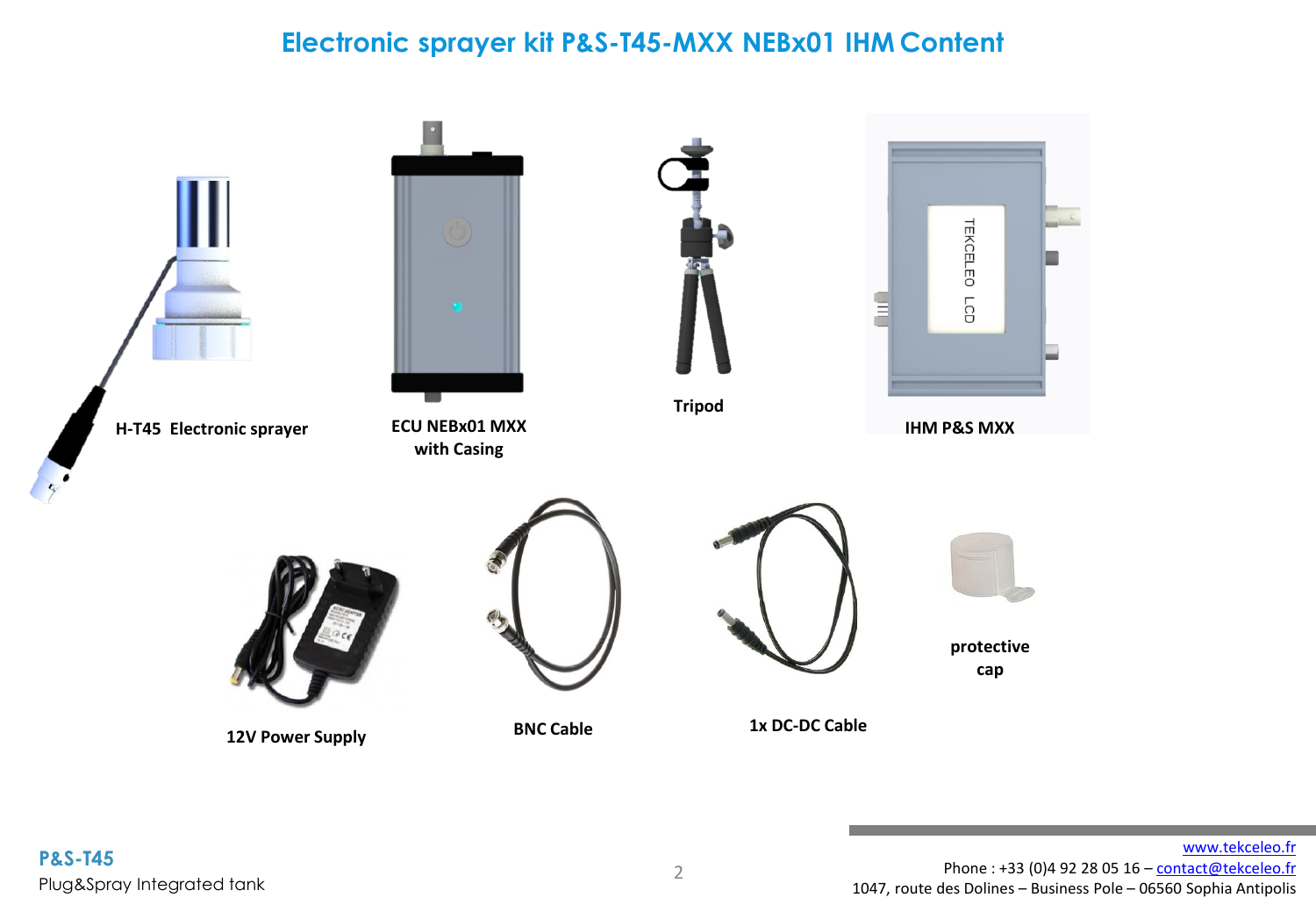## **Electronic Control Unit Characteristics Electronic sprayer Characteristics**

| <b>Characteristics</b>               | <b>Values</b>            |
|--------------------------------------|--------------------------|
| <b>Supply voltage</b>                | 12VDC                    |
| <b>Current consumption/sprayer</b>   | 90 mA < I < 160 mA       |
| <b>Nebulization On</b>               | Blue Led On              |
| <b>Nebulization Off</b>              | <b>Blue Led Off</b>      |
| <b>Time response</b>                 | Time response $<$ 1.5 ms |
|                                      | 60 cm                    |
| Cable length $\sqrt{\phantom{a}}$    | If you need a different  |
| Any cable length change made by the  | cable length, please     |
| client will impact the ECU operation | contact us               |
|                                      |                          |
| Dimensions in mm (LxWxH)             | 120x66,5x32,5 mm         |

### **Reference liquid :**

Functioning validated with *Saline solution NaCl 0,9%*  For any other liquid performances may vary.

### **Water nebulization tips :**

If you need to nebulize water , please use *Saline solution NaCl 0,9%*  to guarantee performance and avoid clogging the electronic sprayer. Avoid the use of tap water ,distilled water, demineralized water or deionized water.

| <b>Electronic sprayer</b>                                | <b>Values</b>                            |
|----------------------------------------------------------|------------------------------------------|
| <b>Spray head 04 Microns</b><br><b>H-T45-M04</b>         | Flow rate : 1,2 ml/min +/- 0,2 ml/min    |
|                                                          | Drop diameter : 4 $\mu$ m +/- 1 $\mu$ m  |
| <b>Spray head 08 Microns</b><br><b>H-T45-M08</b>         | Flow rate : 2 ml/min $+/-$ 0,3 ml/min    |
|                                                          | Drop diameter : $8 \mu m$ +/- 2 $\mu m$  |
| <b>Spray head 12 Microns</b><br>H-T45-M12 and HG-T45-M12 | Flow rate: $3.5$ ml/min +/- 0.5 ml/min   |
|                                                          | Drop diameter : 12 $\mu$ m +/- 3 $\mu$ m |
| <b>Spray head 40 Microns</b><br><b>HG-T45-M40</b>        | Flow rate: $40$ ml/min $+/- 2$ ml/min    |
|                                                          | Drop diameter : 40 $\mu$ m +/- 3 $\mu$ m |
|                                                          |                                          |



#### **Ambient conditions:** Functioning: -20°C to 80°C Storage and transportation: -20°C to +80°C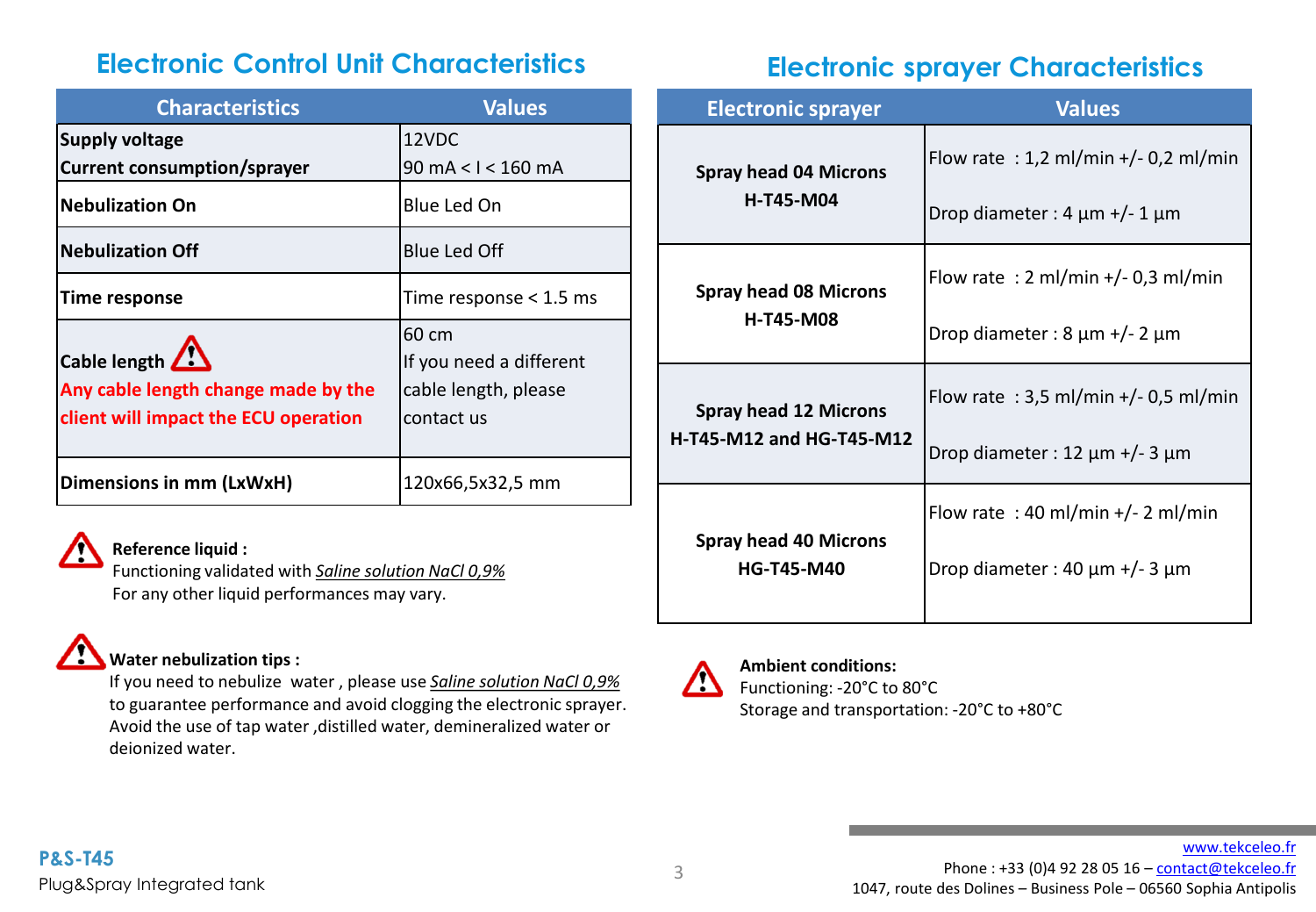### **Instructions to set up the P&S T45**

#### *Instructions:*

- 1. Unscrew the cap located on the nebulizer's integrated tank
- 2. Fill in the integrated tank with the liquid you want to nebulize
- 3. Screw the cap and make sure it is hermetically sealed
- 4. Make sure the maximum tilt for the aerosol head is 45°
- $\triangleright$  For the electronic assembly please make sur to plug the 12V adapter to the 12Vin of the IHM P&S MXX at the very end :
	- 1. Connect the IHM P&S MXX to the ECU NEBx01 ( BNC-BNC-12Vout-12V)
	- 2. Connect the H-T45 electronic sprayer to the ECU NEBx01 via the mini XLR connector
	- 3. Connect the IHM P&S MXX to the power supply (12V adapter-12Vin) and then follow the instructions on the IHM P&S MXX : Quick Start Guide



## *Note:*

 $\triangleright$  If you need to change HIM interface to adapt to your application, do not hesitate to contact us.

➢ If necessary , see page 5 for instructions on how to control the ECU via the BNC connector without the Control Box.

 $\triangleright$  A drop may appear on the membrane when the nebulization stops and the tank is not completely empty. In that case, you just need to dry it carefully.

### **P&S-T45**

Plug&Spray Integrated tank

[www.tekceleo.fr](http://www.tekceleo.fr/)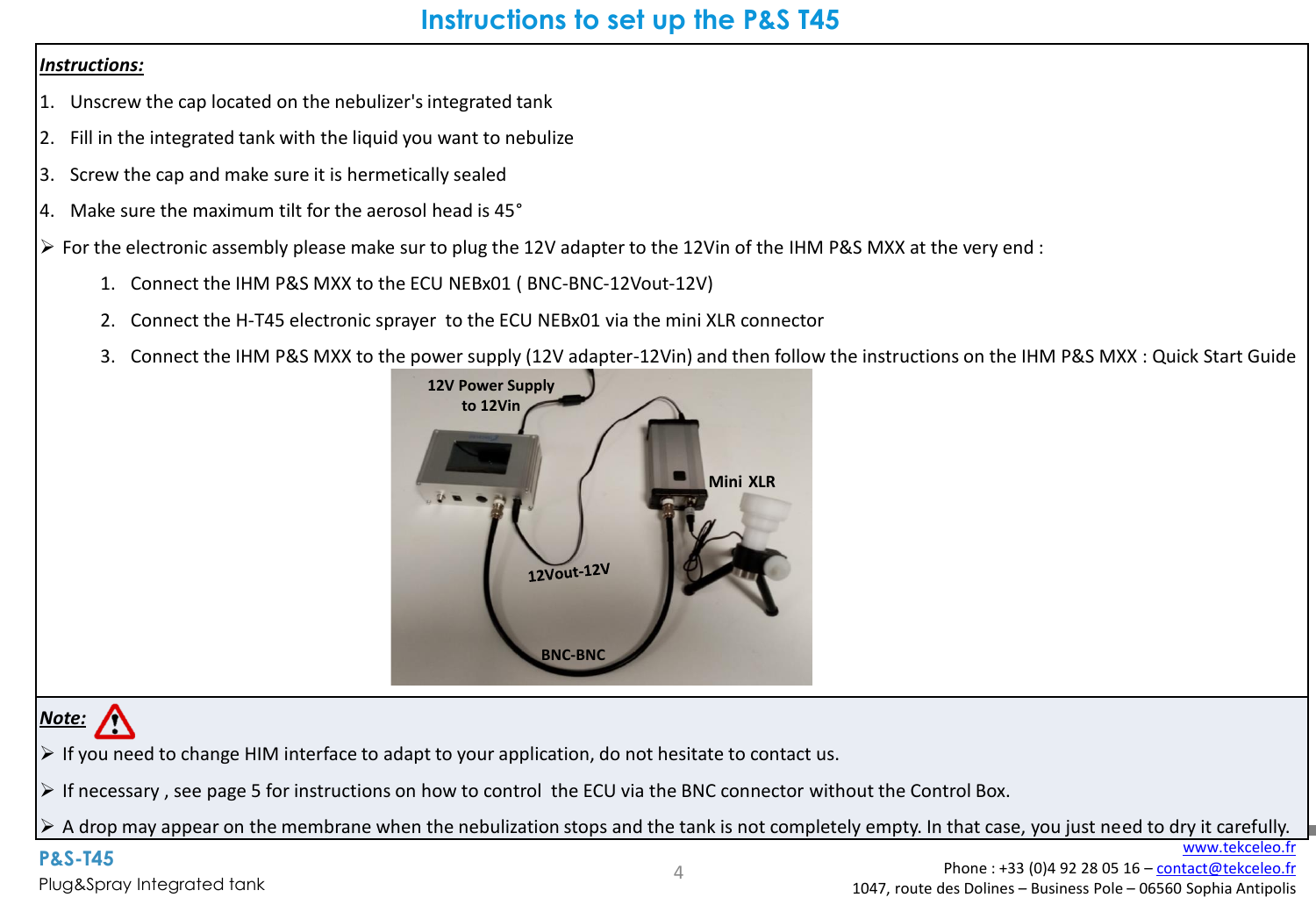### **ON/OFF and Flow Rate Control via BNC Connector**

**N.B: The default State of BNC connector is always at 3.3V / the functions below are insured when the 12VDC power supply is connected**

### **On/Off + Flow Rate Control (PWM) :**

- ➢ The default State of BNC connector is at 3.3V.
- $\triangleright$  By Default without input from BNC: electronic sprayer is ON.
- ➢ 100% Duty Cycle : electronic sprayer ON ( Frequency: 150 Hz).
- ➢ 0% Duty Cycle : electronic sprayer OFF ( Frequency: 150 Hz).
- ➢ From 0% to 100% Duty Cycle: Linear Electronic sprayer Flow Rate Variation.





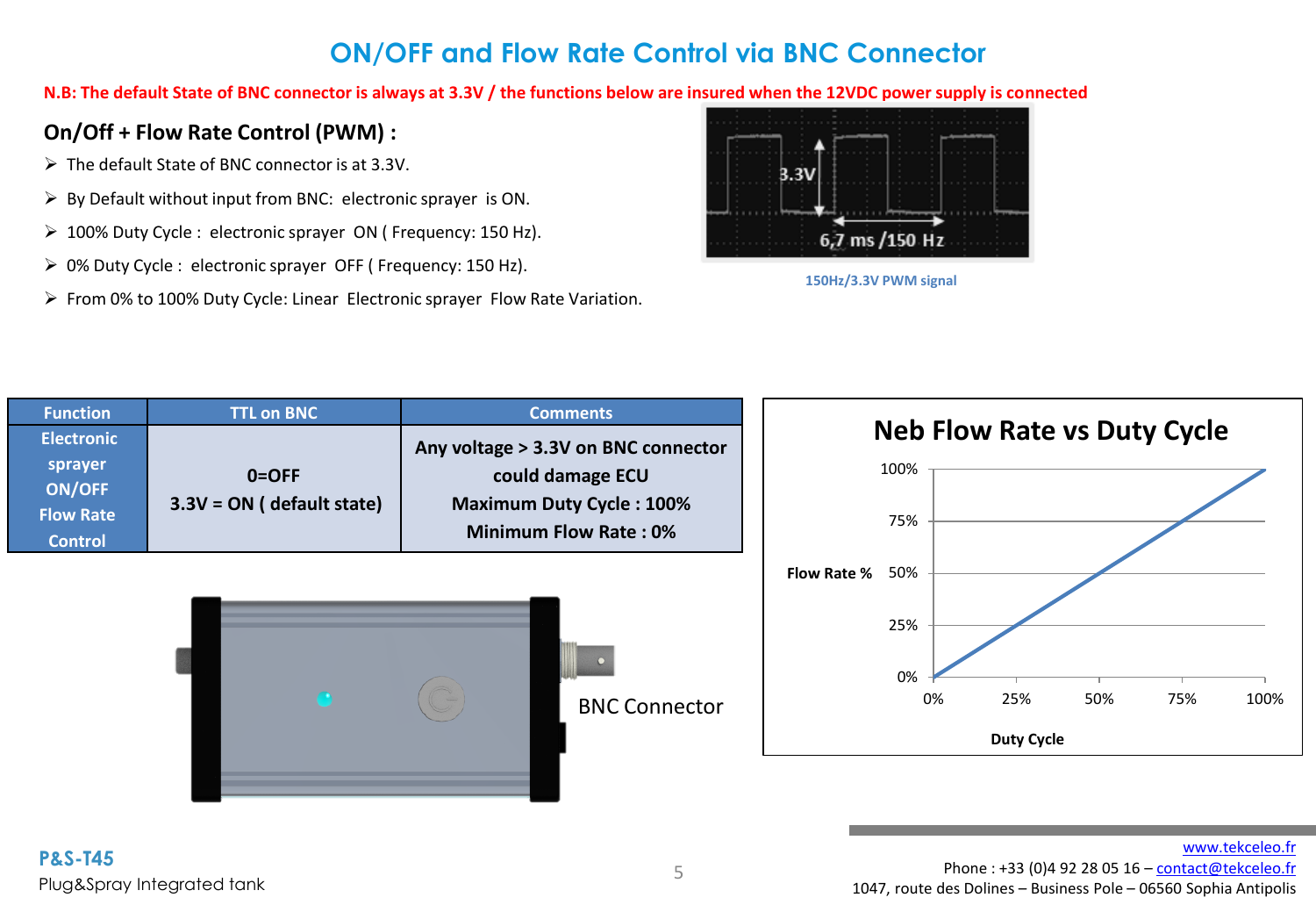### **ECU NEBx01 MXX and Electronic sprayer Dimensions**

#### **Step Files available upon request**

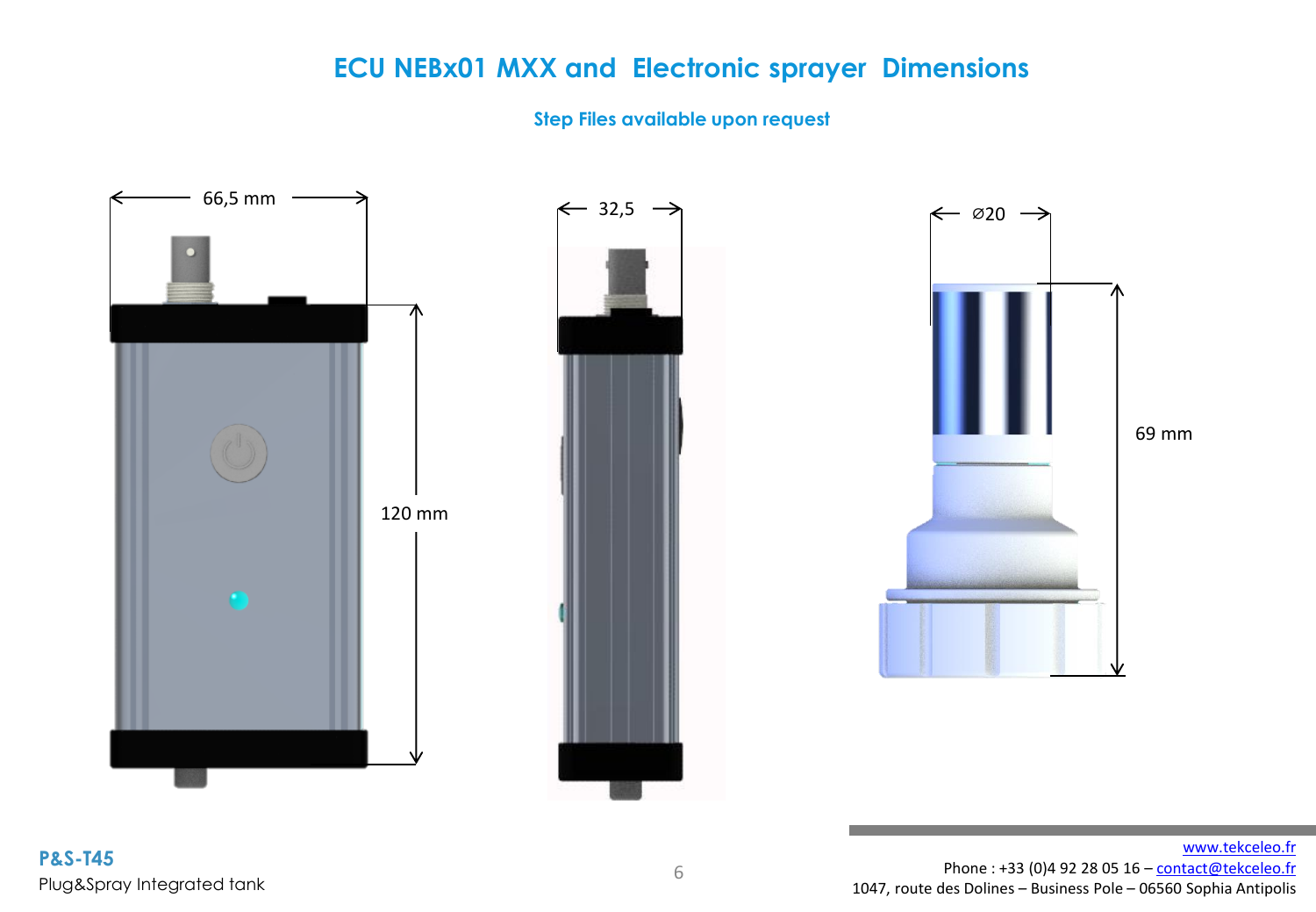**Integrated tank specifications**



Please make sure not to fille more than 10ml of liquid in the tank . This might lead to dripping



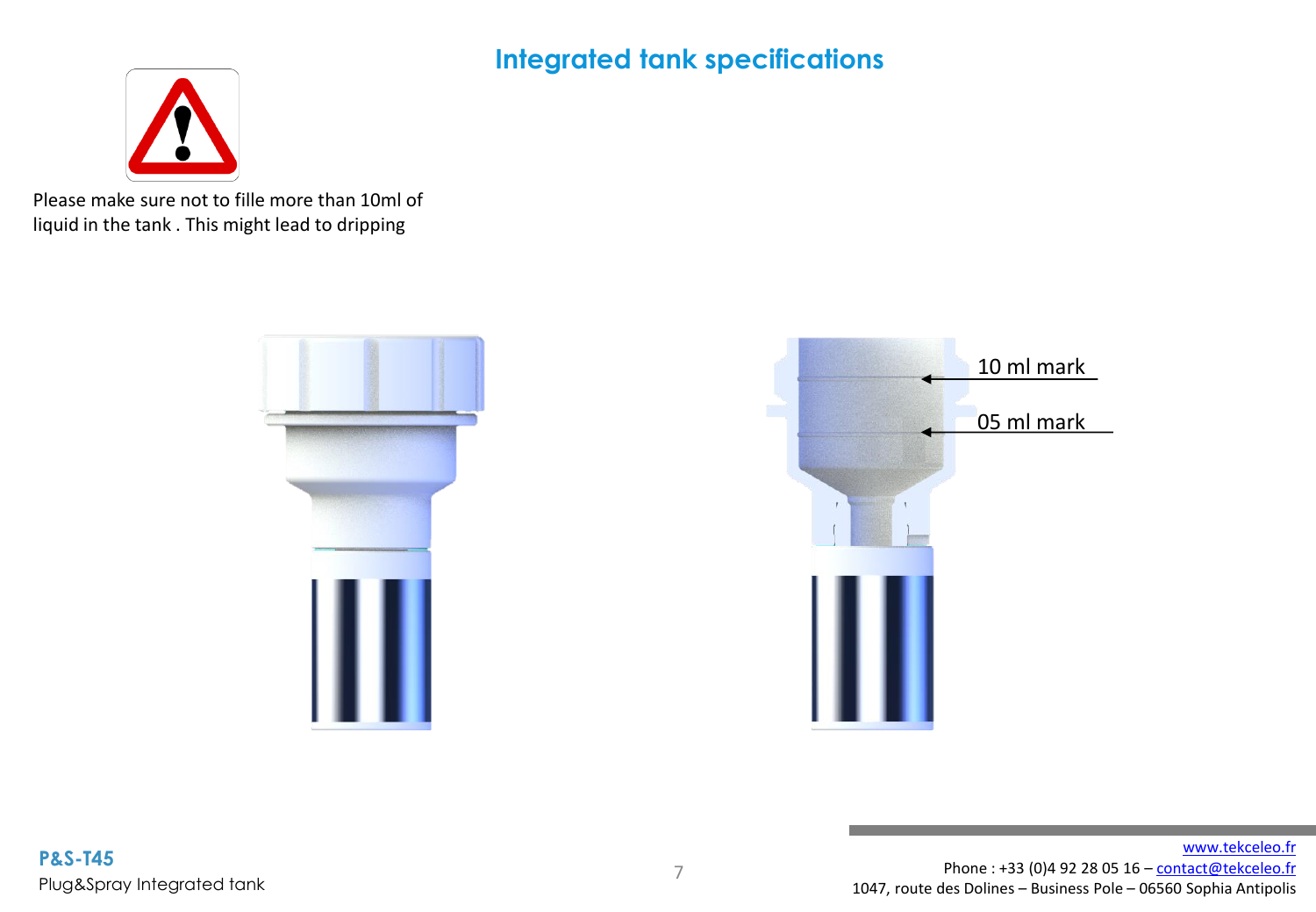### **Maintenance and cleaning of the electronic sprayer**

➢After each use, purge the electronic sprayer from initially used liquid and nebulize a saline solution NaCl 0,9% for 1 minute.

 $\triangleright$ If the electronic sprayer is completely clogged, nebulize saline solution NaCl 0,9% mixed with white vinegar during a short period of time (about 1 min).

➢Ratio of saline solution NaCl 0,9% to vinegar= 100:1



Please make sure not to clean the membrane manually.

If there is any problem with the flow rate, please follow the cleaning guide above.